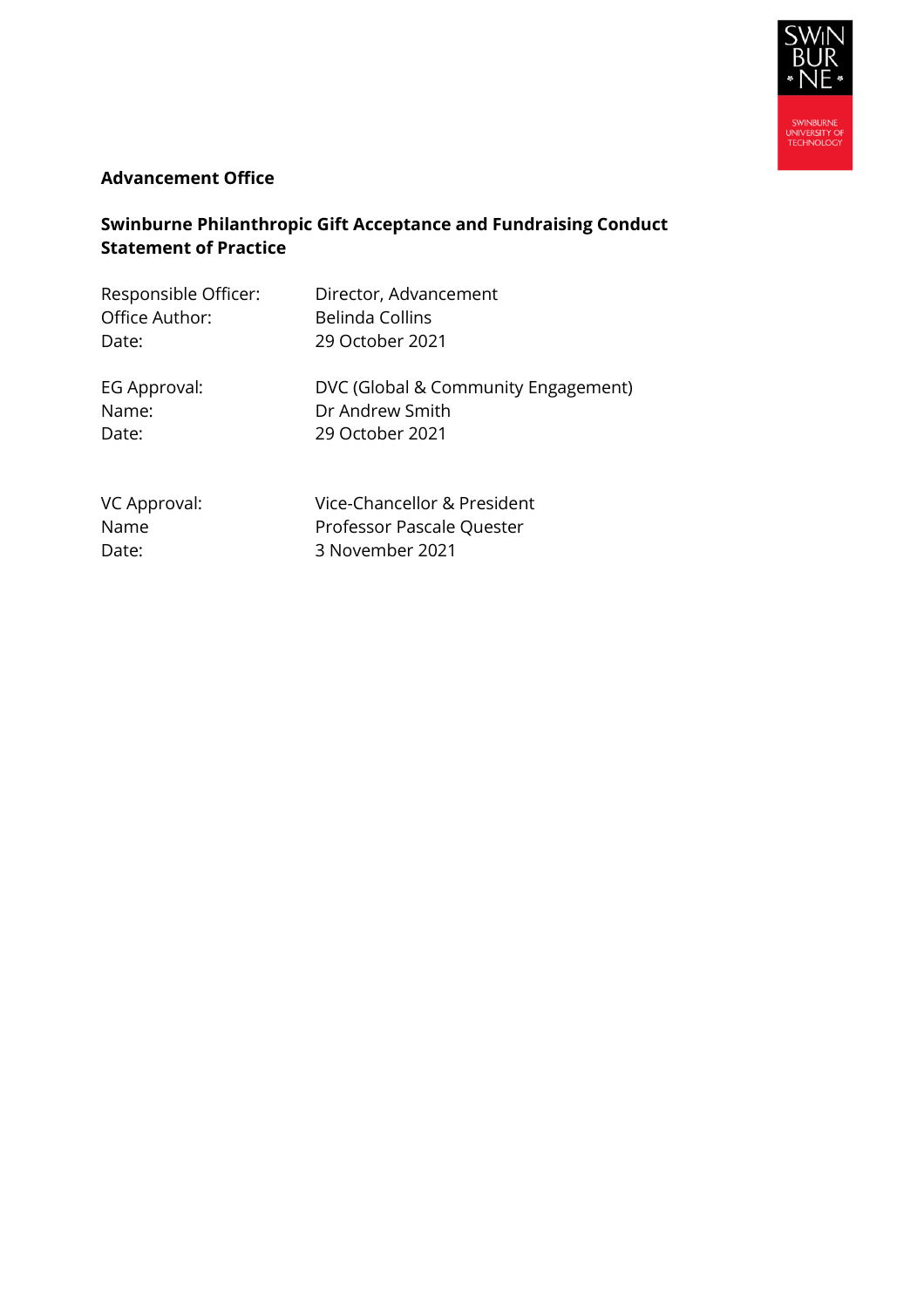#### **Contents**

| 1. |     |     |  |
|----|-----|-----|--|
| 2. |     |     |  |
| 3. |     |     |  |
| 4. |     |     |  |
| 5. |     |     |  |
| 6. |     |     |  |
| 7. |     |     |  |
|    | 7.1 |     |  |
|    |     | 7.2 |  |
|    |     |     |  |
|    |     |     |  |
|    |     | 7.5 |  |
|    |     | 7.6 |  |
|    |     |     |  |
| 8. |     |     |  |
| 9. |     |     |  |
|    |     |     |  |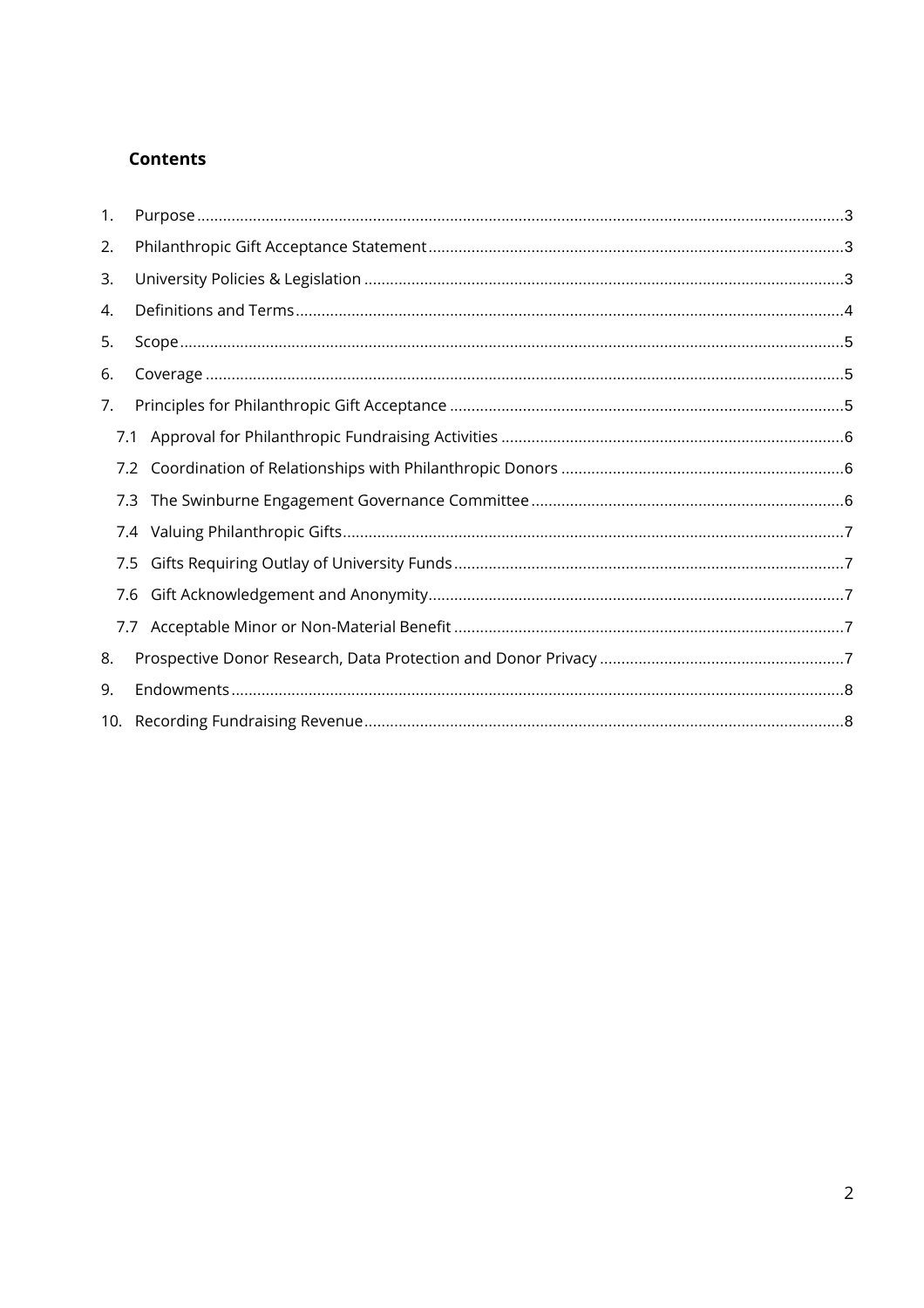## <span id="page-2-0"></span>**1. Purpose**

To set out the principles of gift acceptance as applied at Swinburne University of Technology. The purpose of this Statement of Practice is to ensure consistency and transparency in the University's consideration, acceptance and processing of philanthropic gifts.

# <span id="page-2-1"></span>**2. Philanthropic Gift Acceptance Statement**

Swinburne encourages the solicitation and acceptance of philanthropic gifts, which enhance the delivery of high-quality teaching, innovative research and the strategic growth of the University. It is imperative that the highest standards of due diligence are applied to determine whether the University progresses a philanthropic relationship with a donor, to evaluate strategic alignment as well as reputational and financial risks of accepting a potential gift. This Statement of Practice refers specifically to investments which are deemed *philanthropic* in nature.

It is the responsibility of the University and its staff to ensure that the highest standards of professionalism are followed when accepting gifts and working with donors. The Director, Advancement oversees the fundraising strategy for the University and is responsible for coordinating University fundraising activity. The Director, Advancement advises the Vice-Chancellor on appropriate allocation of donated funds, with consideration of the donor's intent and strategic alignment with the University. Oversight of significant gifts will be provided by the Swinburne Engagement Governance Committee.

The Gift Acceptance Statement of Practice document has been developed to set high standards for the University's consideration of gifts in order to protect the interests of both the university and its donors and to ensure donated funds are delivering the impact for which they are intended. It is designed to assist University staff and affiliates who deal regularly with offers of gifts. Further information and advice can be obtained about any aspect of the University's requirements for the acceptance and processing of gifts by contacting the University Advancement Office.

This Statement of Practice has been developed to ensure Swinburne acts in accordance with the legislative requirements of its Deductible Gift Recipient (DGR) status to ensure that all philanthropic gifts are managed in an efficient, effective and ethical manner.

# <span id="page-2-2"></span>**3. University Policies & Legislation**

The following University policies and government legislation should be read in conjunction with this Statement of Practice:

- **[Swinburne People Culture and Integrity](http://www.swinburne.edu.au/policies/hr/integrity.html) Policy**
- [Swinburne Conflict of Interest Framework.](https://www.swinburne.edu.au/media/swinburneeduau/policies/docs/Swinburne-Conflict-of-Interest-Framework.pdf)
- [Swinburne Finance](http://www.swinburne.edu.au/policies/finance/index.html) Policy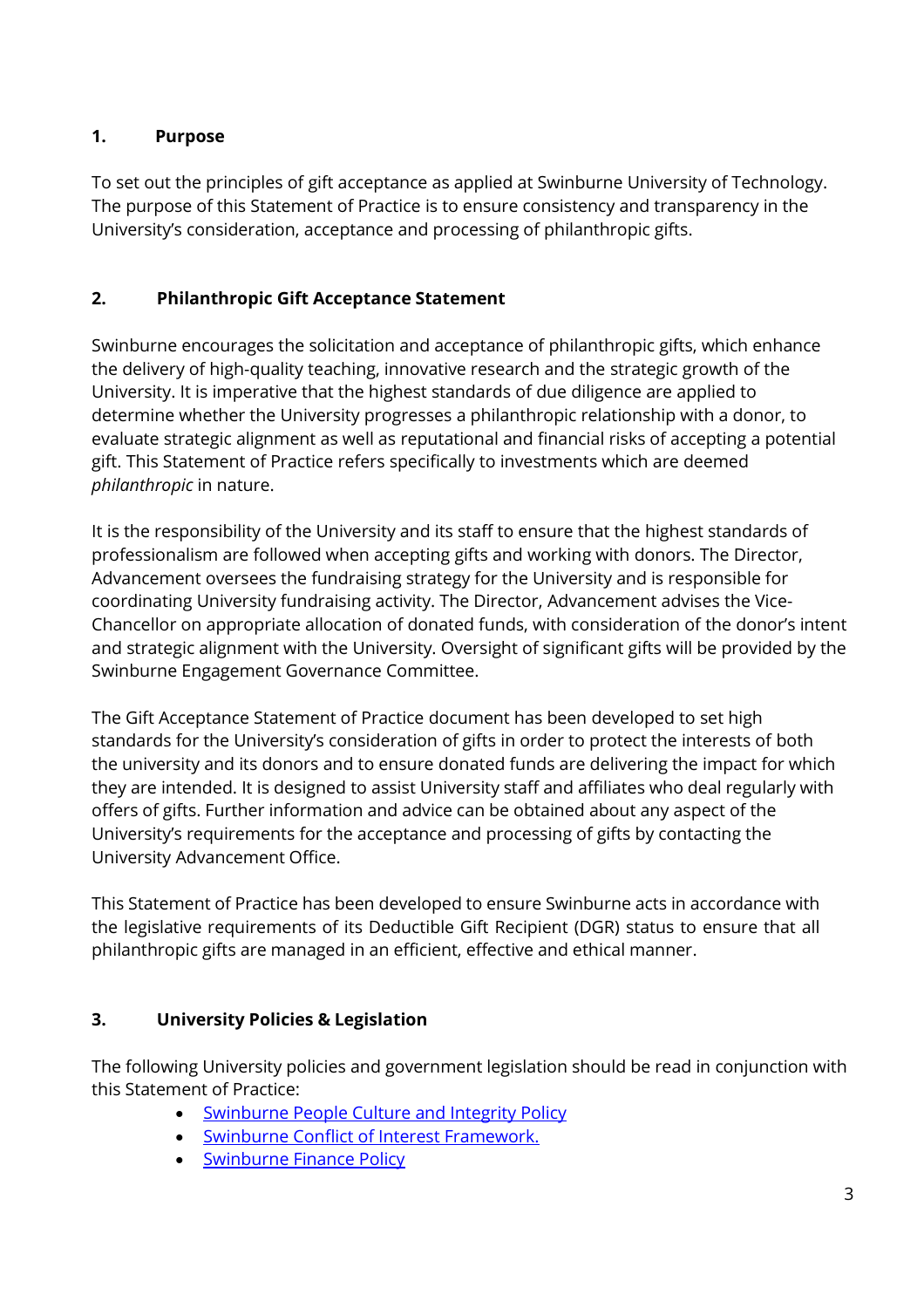- [Swinburne Privacy](http://www.swinburne.edu.au/disclaimer/privacy/) guidelines
- [Income Tax Assessment Act](http://www.austlii.edu.au/au/legis/cth/consol_act/itaa1997240/) 1997 (Commonwealth)
- [Privacy Act](http://www.austlii.edu.au/au/legis/cth/consol_act/pa1988108/) 1988 (Commonwealth)
- Swinburne [Counter Foreign Interference guidelines](https://www.swinburne.edu.au/intranet/research/international-research-partnerships/foreign-interference/)
- [Australian Federal Government University Foreign Interference Taskforce](https://www.dese.gov.au/guidelines-counter-foreign-interference-australian-university-sector/resources/guidelines-counter-foreign-interference-australian-university-sector)  [Guidelines to counter foreign interference in the Australian University Sector](https://www.dese.gov.au/guidelines-counter-foreign-interference-australian-university-sector/resources/guidelines-counter-foreign-interference-australian-university-sector)

#### <span id="page-3-0"></span>**4. Definitions and Terms**

**Bequest** – a gift or gifts of real estate or personal property made via a will.

**Donor** – the person, entity or other organisation making a gift.

**Fixed-term endowment** – a fund in which the donor has stipulated that the principal is to be maintained until a particular event or for a stated period of time, after which all or part of the principal may be expended.

**Fundraising** – the process of soliciting or receiving gifts on behalf of the University.

**Gift acceptance agreement/Deed of Gift** – a document produced for philanthropic gifts signed by the Donor and the University, in accordance with University delegation authorities, which records as a minimum:

- the amount or description of the gift;
- if the gift is to be made in instalments or over a period of time, the schedule of payments or transfers of gifts;
- the purpose of the gift;
- any restrictions or requirements placed on the use or management of the gift; and
- reporting requirements.

**Material benefit** – is, but not limited to, logo acknowledgement, advertising or promotion, participation in promotional activities, and or rights to intellectual property in return for payment. Public recognition of a donor's gift does not in itself constitute a material benefit.

**Naming rights** – where an individual, corporation, or other entity, has provided extraordinary support to the University, the Director, Advancement may recommend to the Vice-Chancellor that the support merits recognition through naming in their honour tangible or intangible property, units, or activities of the University including, but not limited to, buildings, parts of buildings, outdoor areas, academic units, academic positions including professorial chairs, programs and projects.

**Perpetual endowment** – A fund in which the donor has stipulated the principal be maintained in perpetuity, but that all or part of the income derived from investment of the principal may be expended.

**Philanthropic gift** – an irrevocable transfer of personal property (e.g., Cash, securities, books, equipment) or real property by a donor, either outright or through a planned/deferred gift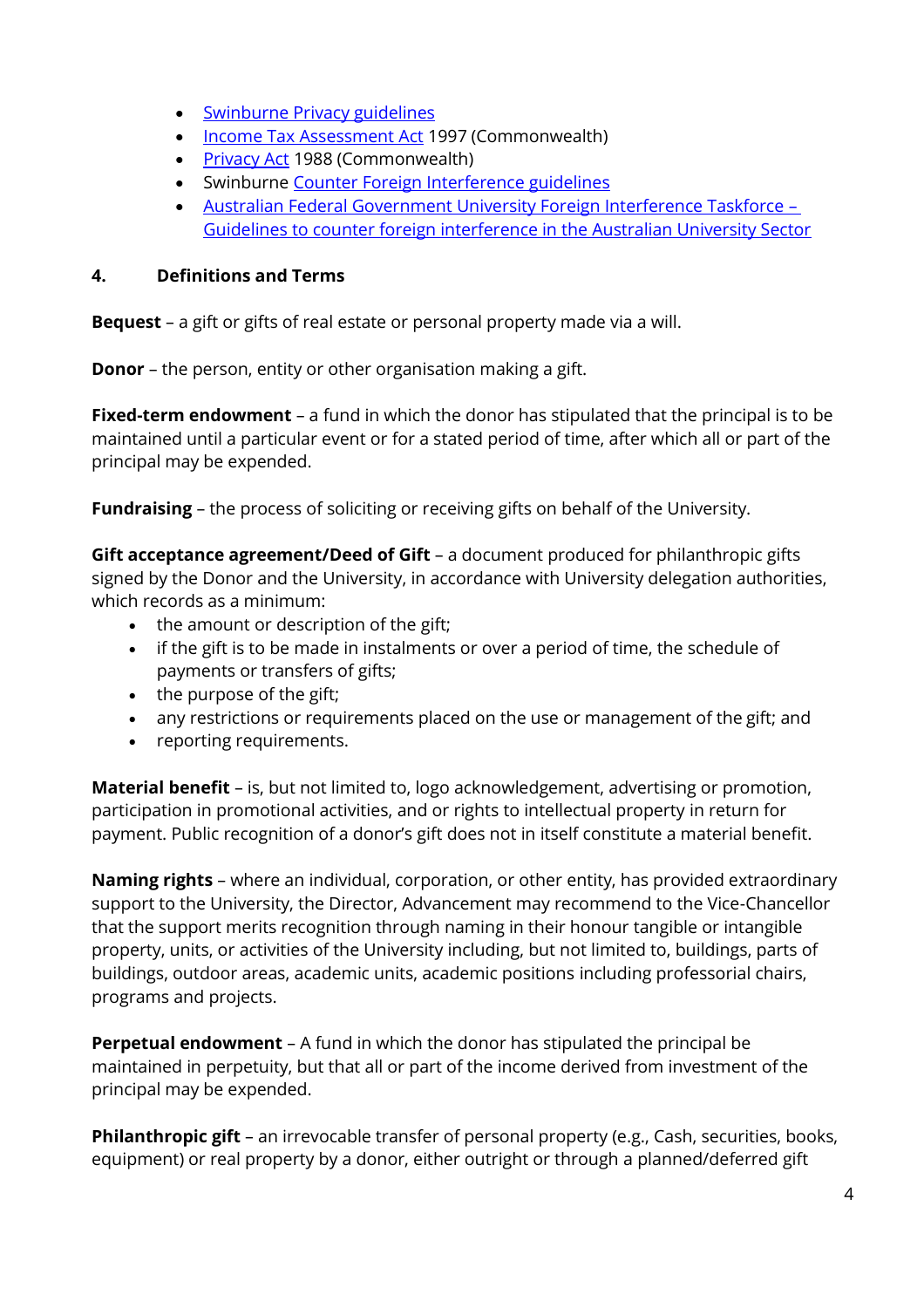vehicle, for the charitable purpose designated by the donor and without expectation of material benefit to the donor and life income in the case of planned/deferred gifts.

**Philanthropic grant** – a contribution made by a trust or foundation for a specified purpose. Grants are usually conditional upon certain qualifications as to the use, or maintenance of specific standards.

### <span id="page-4-0"></span>**5. Scope**

This Statement of Practice covers:

- a) the process of determining and approval of University philanthropic fundraising activities;
- b) coordination of relationships with philanthropic donors;
- c) guidelines for due diligence for receiving funds; and
- d) the process of gift acceptance, that is, from the point that a prospective donor makes an offer of a specific gift to the University, the consideration of that offer, through to recording the gift on an appropriate register of gifts.

#### <span id="page-4-1"></span>**6. Coverage**

This Statement of Practice applies to all staff at Swinburne, and anyone who acts for or on behalf of the University to facilitate philanthropic contributions to the University must adhere to this Statement of Practice.

## <span id="page-4-2"></span>**7. Principles for Philanthropic Gift Acceptance**

- a) The purpose and use of a gift as proposed by the donor must be appropriate to the functions and character of the University as determined by the University's statutes, regulations and governing instruments and not require the University to act contrary to law or public policy or in an unethical manner.
- b) Gifts must be consistent with the Objects of the University and our mission.
- c) Gifts must be consistent with the values and strategy of the University and the community we serve.
- d) The University reserves the right to decline any gift that may morally, ethically or legally expose the University, result in adverse publicity, require an unacceptable level of commitment of University resources, or involve the University in unexpected responsibilities because of their source, restricted condition or purpose.
- e) Staff of Swinburne will not provide financial or legal advice to prospective donors when planning or negotiating a gift. The University will not provide payment of any fees to the donor or to any advisers or agents acting on behalf of the donor.
- f) Gifts must not be tied to an individual holding any position at the University
- g) University staff should not present a gift proposal to a potential donor that the University or specific unit of the University cannot accept or would place the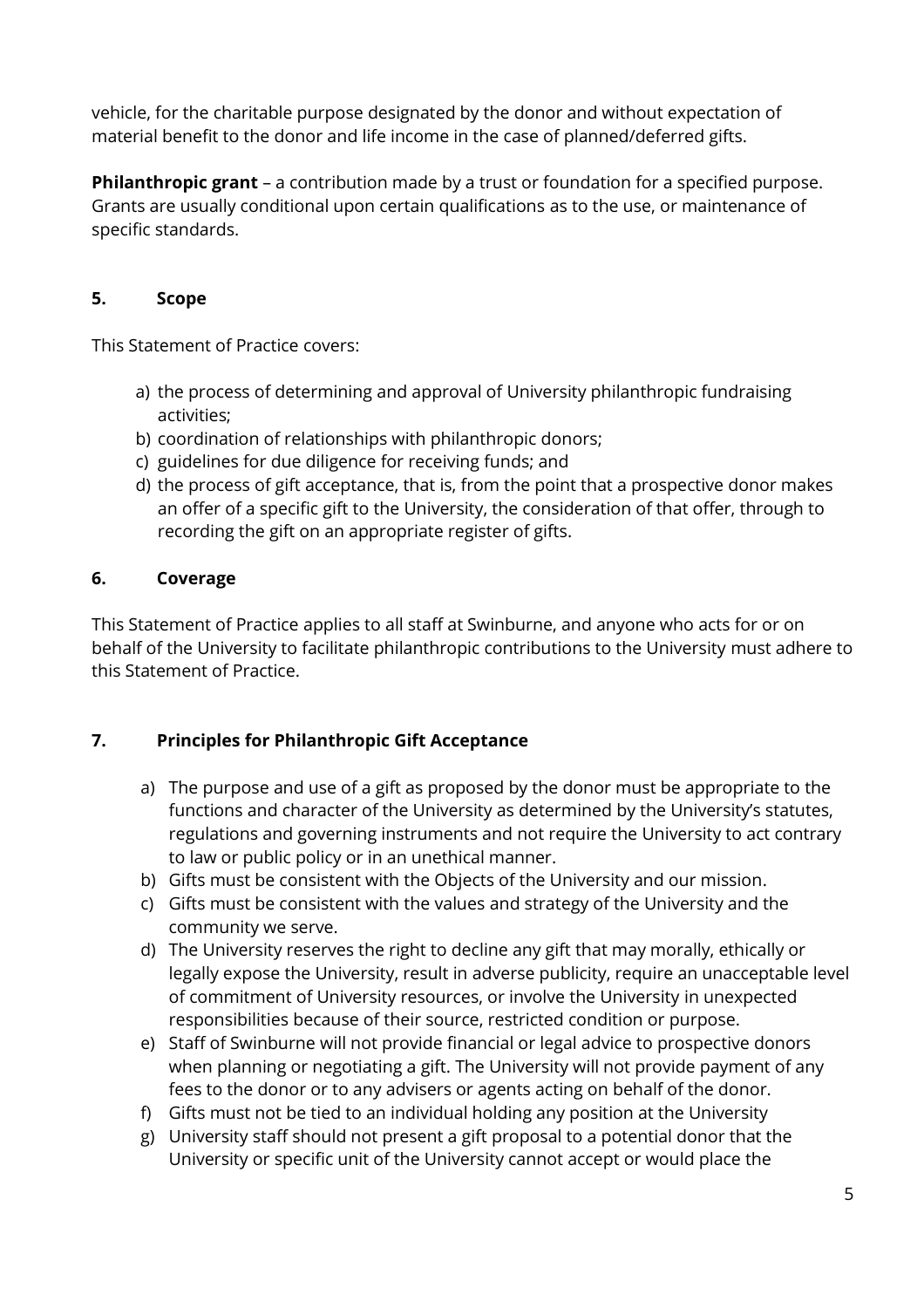University in a position of unacceptable conflict of interest.

- h) If a gift is made in support of research and the gift is deemed to be philanthropic, rigorous costings must be undertaken in conjunction with the Swinburne research office to ensure the gift covers research costs.
- i) No University staff member shall knowingly encourage a gift if the making of the gift is contrary to the donor's best interests.
- j) Gifts must not inhibit the principles of academic freedom recognised in the University's Governance Framework. If there is any ethical concern about a potential donation, regardless of the value of the donation, University staff are required to notify the Director, Advancement who will be responsible for bringing the matter to the Engagement Governance Group.

## <span id="page-5-0"></span>**7.1 Approval for Philanthropic Fundraising Activities**

- a) The University encourages the solicitation and acceptance of gifts which enable the delivery of high quality research, learning and teaching.
- b) Fundraising activities will be strategic and contribute to the advancement of the University and its mission.
- c) No fundraising activity including but not limited to (events, appeals, campaigns and solicitation of gifts) may be commenced on behalf of the University or its affiliates without the approval of the Director, Advancement.
- d) If a community group or Club (including those related to Swinburne) wish to fundraise on behalf of the University, a formal written request to fundraise, outlining the purpose, strategy, implementation and budget, must be submitted to the Director, Advancement for approval. A formal notice of public fundraising activities is required by the Victorian State Revenues Office.
- e) Any fundraising activity may be stopped at any time if the activity does not fit with the University's values and priorities, does not adhere to the approved activity or is unsustainable.

## <span id="page-5-1"></span>**7.2 Coordination of Relationships with Philanthropic Donors**

Proposed meetings with philanthropic donors or potential donors need to be coordinated through the Advancement Office. Without proper coordination and recording on the University's philanthropy CRM, Raiser's Edge, we risk multiple, competing approaches being made to donors which will bring harm to Swinburne's reputation.

Anyone wishing to approach a philanthropic donor can reach out to [giving@swin.edu.au](mailto:giving@swin.edu.au) for support, advice and coordination.

#### <span id="page-5-2"></span>**7.3 The Swinburne Engagement Governance Committee**

The Swinburne Engagement Governance Committee is responsible for ensuring the development and oversight of engagement projects, curriculum, training initiatives and other activities within the Engagement portfolio. The Committee is responsible for governance and oversight of philanthropic gifts greater than or equal to \$100,000 where there is a perceived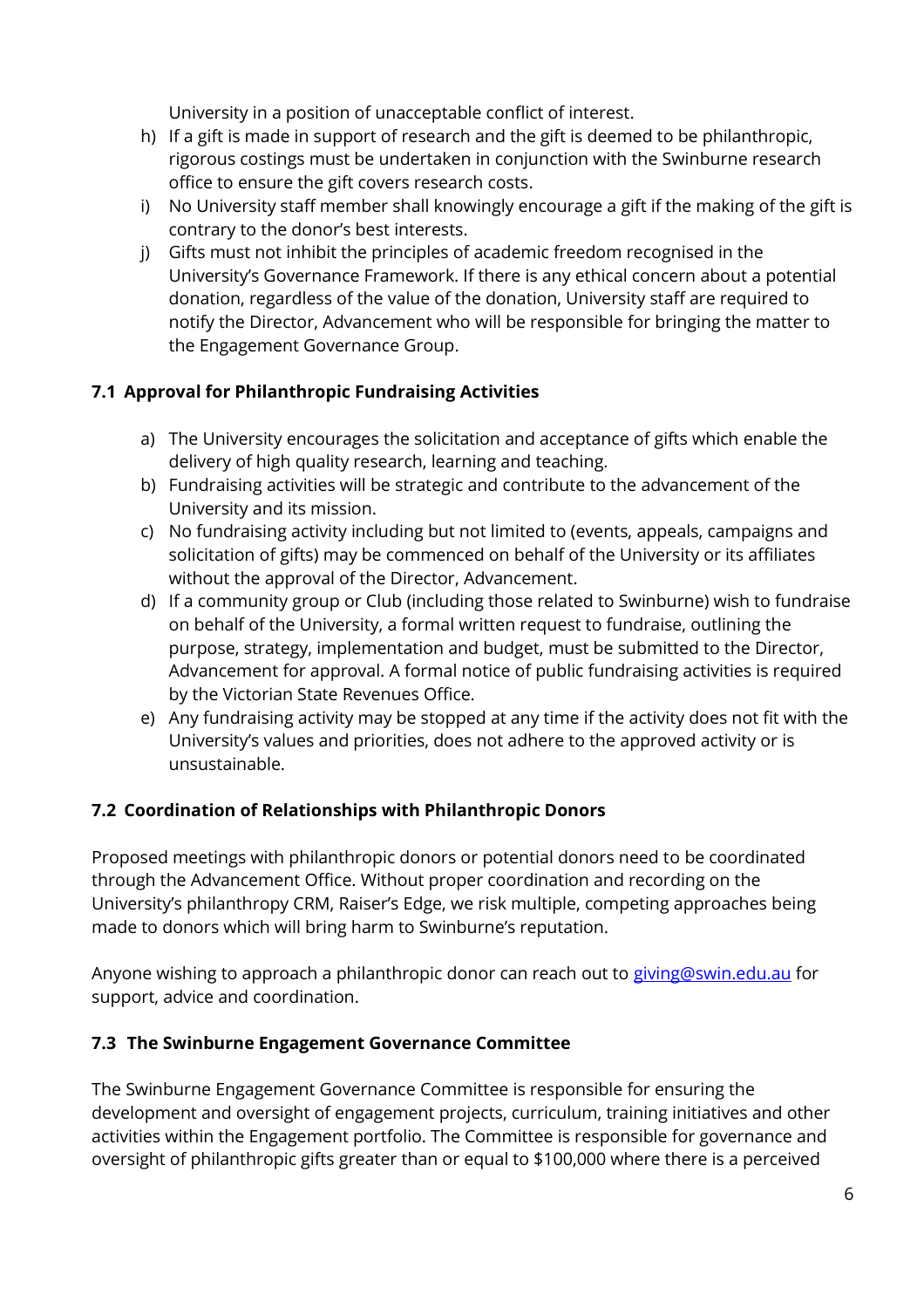reputational risk to the University.

The Director, Advancement will be responsible to provide the Committee with a risk assessment of potential donations based on the Risk Matrix Tool (refer Addendum 1) that has been reviewed by the Engagement Governance Committee.

## <span id="page-6-0"></span>**7.4 Valuing Philanthropic Gifts**

The University will base its determination of the value of gifts on the Australian Tax Office regulations. Gifts are to be valued and credited on the date the donor relinquishes control of the assets and at a fair market value. The amounts recorded by the University are to be calculated independently of the donor's estimation of the gift value. It remains the donor's responsibility to settle their own valuation with the appropriate authorities and pay for any associated costs for the purposes of their own taxation.

## <span id="page-6-1"></span>**7.5 Gifts Requiring Outlay of University Funds**

Gifts requiring a financial commitment by the University (e.g., matching funds, financing of construction projects) must receive prior approval by the Vice-Chancellor, through the Director, Advancement.

## <span id="page-6-2"></span>**7.6 Gift Acknowledgement and Anonymity**

The Advancement Office is required by the University and the Australian Taxation Office to maintain records of all donations to the University. It is also responsible for issuing receipts for tax-deductible donations in accordance with Australian Taxation Office (ATO) regulations.

All donors and their gifts are recognised publicly. Where anonymity is requested, donors are thanked and stewarded, but the details of the donor are not included in published lists.

## <span id="page-6-3"></span>**7.7 Acceptable Minor or Non-Material Benefit**

Examples of minor or 'non-material benefit' could include:

- a) Recognition of a gift through an honour roll or list, stories or articles produced publicising an activity funded by a gift and recognising a donor;
- b) In line with ATO guidelines, a small gift such as a pen, calendar, book etc
- c) Invitations to donor and alumni engagement activities;
- d) Naming a building or academic chair etc (without the use of a logo);
- e) Attaching the donor's name to an item such as a piece of equipment, a bench, pavers or lecture theatre seating.

## <span id="page-6-4"></span>**8. Prospective Donor Research, Data Protection and Donor Privacy**

The University **Privacy Policy** applies to handling personal information of donors and, upon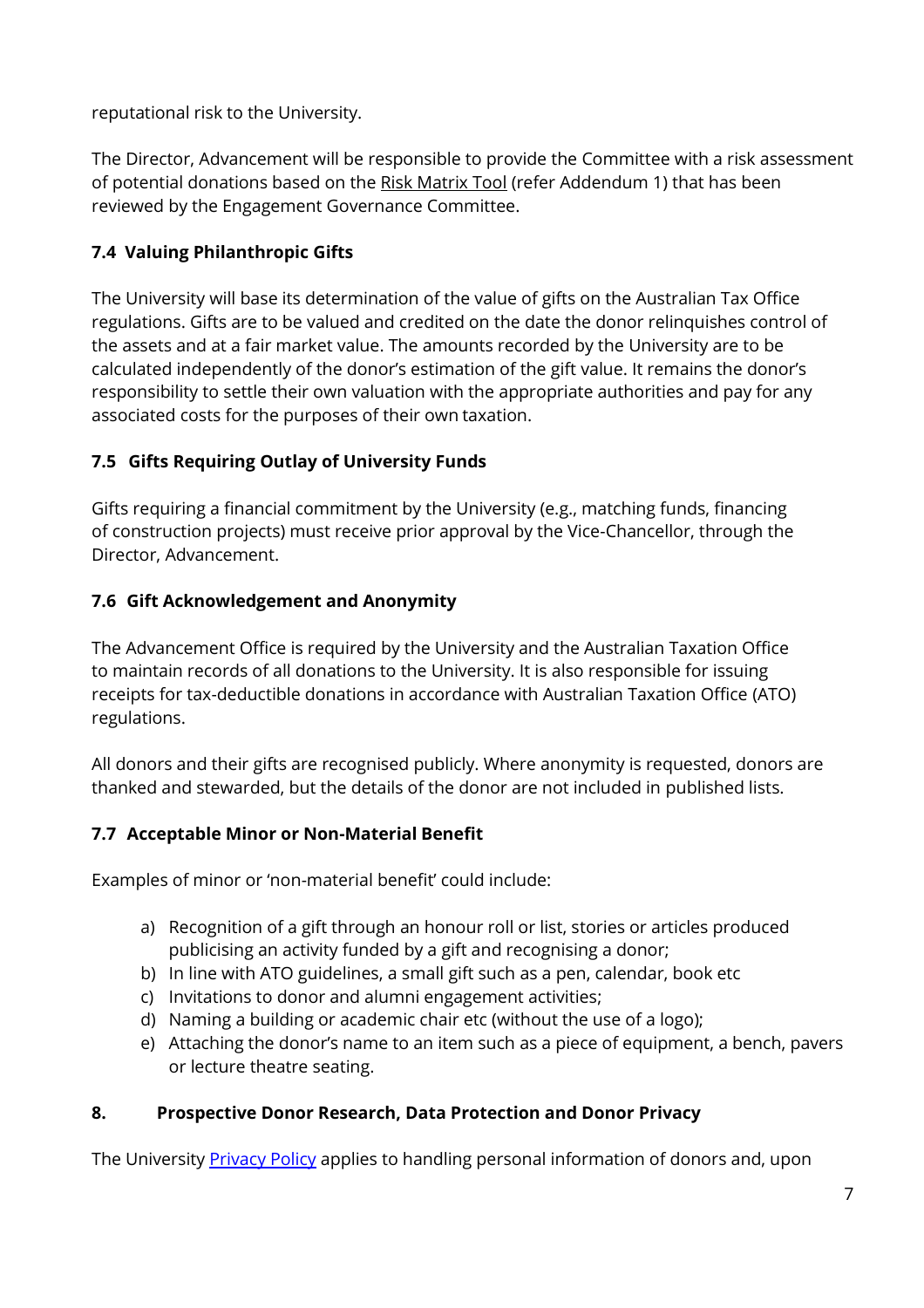request, the University Privacy Officer must advise on privacy matters related to donors and prospective donors. When conducting prospective donor research, the Director, Advancement must ensure that Advancement staff:

- a) have a clear understanding of what information is fair and relevant for that purpose;
- b) use only ethical methods to obtain prospect research information;
- c) avoid personal prejudice and bias;
- d) are honest and transparent about its purpose and identity when seeking information;
- e) consider the reliability of the sources of information used; and
- f) ensure that research when presented is as accurate as possible, relevant to its purpose, and timely.

The Director, Advancement must ensure Advancement staff deal appropriately with information gathered and held by alumni, other individuals and organisations.

#### <span id="page-7-0"></span>**9. Endowments**

Fixed term endowment is the preferred option for funding academic positions and scholarships. Some endowments may attract matching funding from the University.

All funds received by the University for endowment, whether it is fixed-term or perpetual, will be managed by the Treasury Office within the Finance team.

#### <span id="page-7-1"></span>**10. Recording Fundraising Revenue**

The Advancement Office is responsible for recording and reporting the University's fundraising revenue and for maintaining the University's official database of record for all non-student relationships, including the records of gifts, donors and alumni engagement.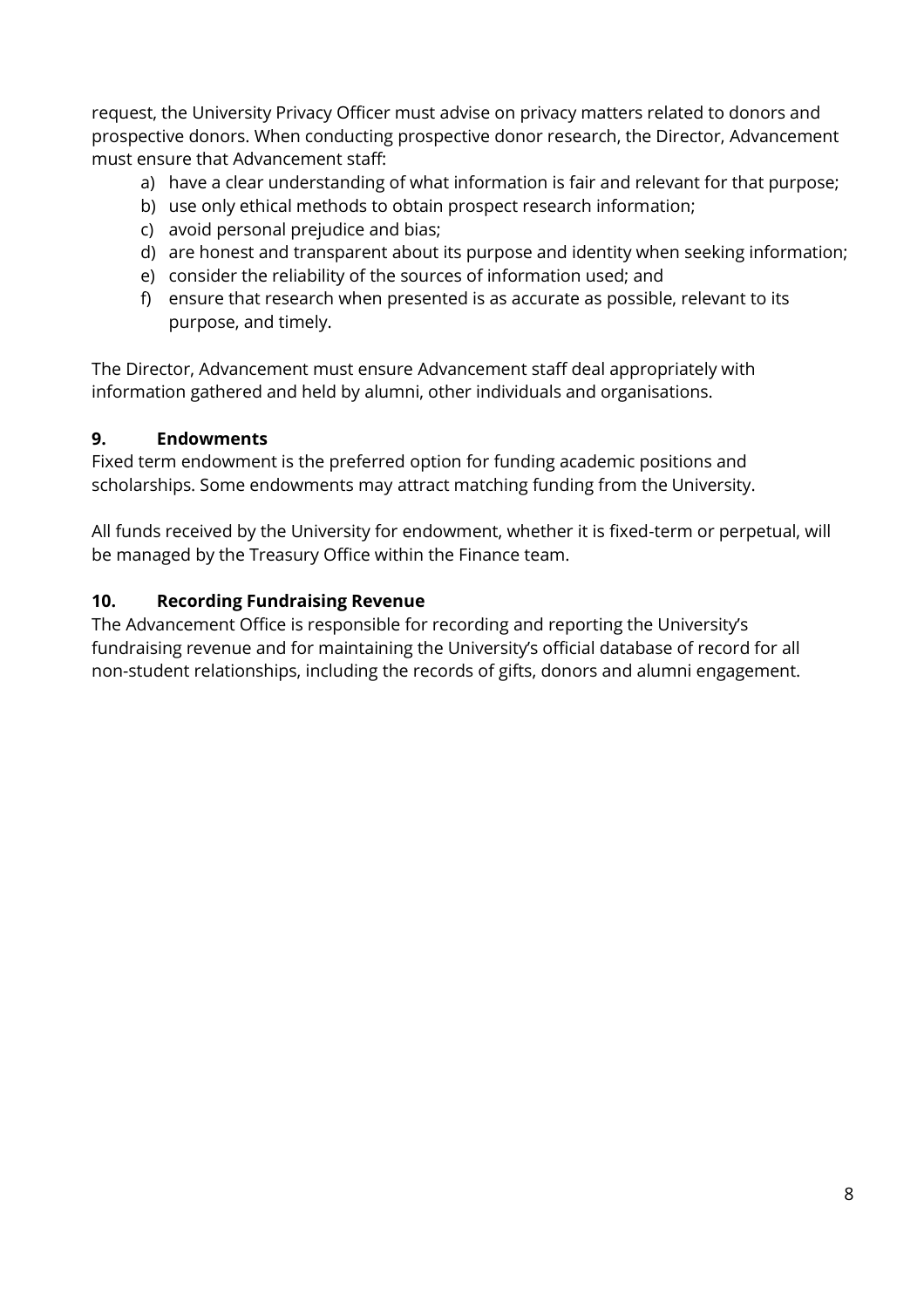# **Addendum 1 - Risk Matrix, Consequence and Likelihood Tool**

#### **Risk Matrix**

The following risk matrix is used to assess the risk and possible consequences of Swinburne accepting funds greater than \$100,000 from an individual, organisation or business.

Swinburne's Responsible Investment Charter should be included as a reference for determining risks. Assessment and consideration of the potential donor's practices as they relate to Aboriginal and Torres Strait Islander peoples should also be considered as part of the risk assessment to confirm that the donor's values align with those held by Swinburne. In particular, identifying evidence and/or policy related to positive and sustainable outcomes for Aboriginal and Torres Strait Islander peoples should be assessed as part of the due diligence process.

Using the Likelihood and Consequence rating tools, this should inform the below Risk Matrix, with the rating used to support recommendations for potential donor engagement to the Swinburne Engagement Governance Committee.

|                                    | <b>CONSEQUENCE RATING</b> |               |               |                |                |
|------------------------------------|---------------------------|---------------|---------------|----------------|----------------|
| <b>LIKELIHOOD</b><br><b>RATING</b> | Insignificant (1)         | Minor (2)     | Medium (3)    | Major (4)      | Critical (5)   |
| Rare (A)                           | Low                       | Low           | Low           | <b>Medium</b>  | <b>Medium</b>  |
| Unlikely (B)                       | Low                       | Low           | Low           | <b>Medium</b>  | Major          |
| Possible (C)                       | Low                       | Low           | <b>Medium</b> | Major          | Major          |
| Likely (D)                         | Low                       | <b>Medium</b> | <b>Medium</b> | Major          | <b>Extreme</b> |
| Almost certain<br>(E)              | Low                       | <b>Medium</b> | Major         | <b>Extreme</b> | <b>Extreme</b> |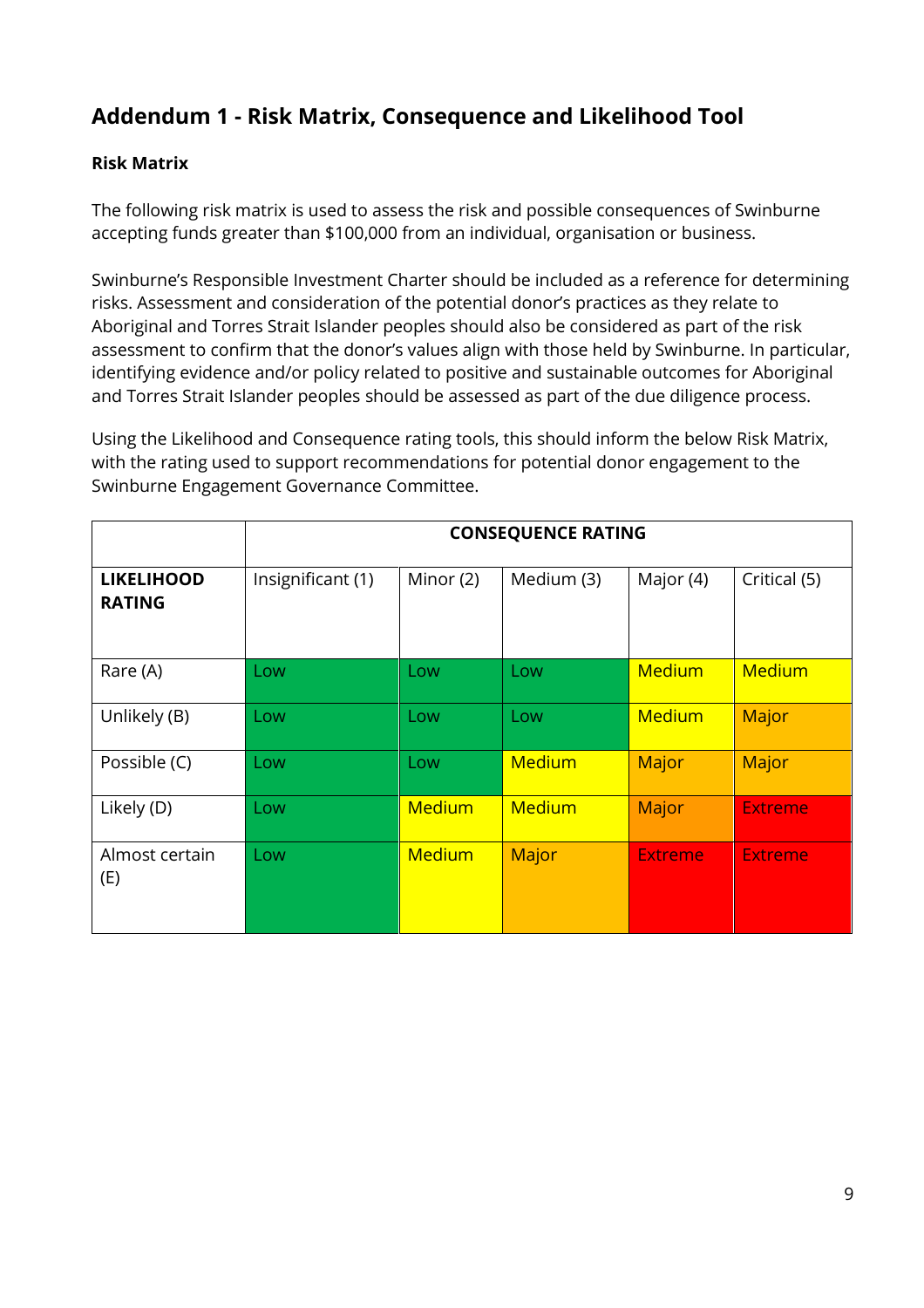#### *Likelihood Table*

*The following can be used as a guide for determining likelihood. Using the below definitions under each criterion, identify the most relevant and applicable criteria for rating the likelihood of the risk. Where multiple criteria can be applied in different levels, use the highest likelihood rating.*

| Level          | Likelihood               | <b>Expected frequency experienced and % ranking</b>                                                                                                                                                                                                                                                                    |  |
|----------------|--------------------------|------------------------------------------------------------------------------------------------------------------------------------------------------------------------------------------------------------------------------------------------------------------------------------------------------------------------|--|
| $\overline{A}$ | Rare                     | May only occur in exceptional circumstances; 0-5%<br>$\bullet$<br>Would be very surprised if risk occurred<br>$\bullet$<br>Not expected to occur within next 5 years<br>$\bullet$                                                                                                                                      |  |
| D              | <b>Unlikely</b>          | Could occur at some time; less than 6-19% chance of occurring<br>$\bullet$<br>Slight possibility of the risk occurring<br>$\bullet$<br>Expected to occur within 3-5 years<br>$\bullet$                                                                                                                                 |  |
| $\overline{C}$ | Possible                 | Might occur at some time; 20-59% chance of occurring<br>$\bullet$<br>There is potential for this risk to occur<br>$\bullet$<br><b>Expected to occur within 2-3 years</b><br>$\bullet$                                                                                                                                  |  |
| D              | Likely                   | Will probably occur in most circumstances; 60-89% chance of<br>$\bullet$<br>occurring<br>Likely impacting factors outside control of Swinburne<br>$\bullet$<br>Expected to occur within 1-2 years<br>$\bullet$                                                                                                         |  |
| E              | <b>Almost</b><br>certain | Can be expected to occur in most circumstances; more than<br>$\bullet$<br>90% chance of occurring<br>Highly likely there are impacting factors outside control of<br>$\bullet$<br>Swinburne<br><b>Expected to occur within 6 months</b><br>$\bullet$<br>Would be extremely surprised if risk didn't occur<br>$\bullet$ |  |